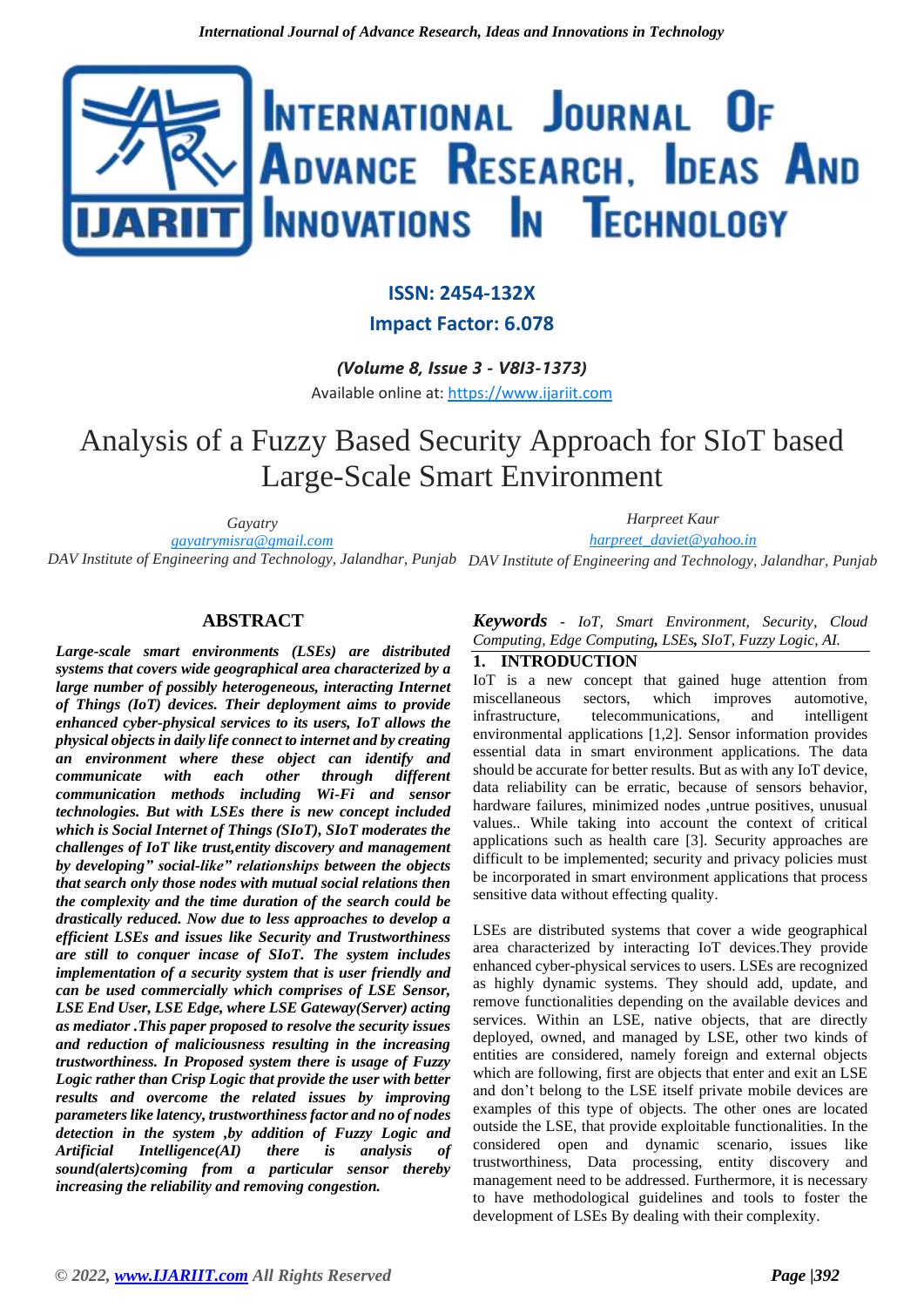Edge computing was developed due to growth of IoT devices,that connect to the internet, many IoT devices generate enormous amounts of data during the course of their operations. Edge Computing is a distributed computing that brings data storage closer to location, Where it is require to improve response times and save bandwidth. In this nodes dynamically enter in the system then in the gateway (server). In the remaining parts of the paper, the proposed platform is discussed. the related work is described in section 2 while section 3 discuss the proposed framework, Secure IoT Framework for SIoT.

#### **2. RELATED WORK**

In the past few years studies shows that there were lots of research in development of Large Scale Smart Environment and its related issues

Y. Oh et al.(2010) [1] proposed architecture that integrated large-scale contexts from multiple sensors, and made a decision by reasoning about the collected contexts. The discussion was made about designed architecture that directed communities between large information entities and enhances intelligence abilities. L.Atzori et al. (201 ) [] paper identified scheme for establishing and management of social relationships between objects that resulted in safe social network, that describes a possible architecture for the IoT that included the functionalities required to integrate things into a social network and analyzed the characteristics of the SIoT network structure by means of simulations.

M.nitti et al. (2014) presented trustworthiness management in the SIoT that proposed subjective and objective approach. The big difference between the methods is the subjective approach has a slow transitory response while dealing with nodes with dynamic behaviors, a malicious person modifies her actions based on the relationships contradictory to this, the objective approach suffers from this kind of behavior, since a node's trustworthiness is global for the entire network and it includes both malicious nodes and liberal nodes

G. Fortino et al. (2015)This paper proposed a large-scale complex networked cyber physical system in which the Smart Objects (SOs) were fundamental building blocks. A novel software engineering approach aims to support a systematic development of SOs-based systems. The effectiveness of the proposed approach was demonstrated through a simple yet effective case study that showed the development of a smart office SO from the high-level design to its agent-based implementation. M. Diaz et al. (2016) This paper observed many connected technologies like RFID (Radio Frequency Identification) and WSAN (Wireless Sensor and Actor Networks) in order to exchange information. The requirement for better control, monitoring and management in many areas and the ongoing research in this field, had originated the appearance and creation of multiple systems like smart-home, smart-city and smart-grid. There are limitations of associated devices in the IoT in terms of storage, network and computing, and the requirement of complex analysis, scalability, and data access, require a technology like Cloud Computing to supplement this field. The IoT generates large amounts of diverse data quickly when there are millions of things feeding data to Cloud Computing.

F. Cicirelli et al (2017) discussed that in this paper Large-scale Smart Environments (LSEs) are open and dynamic systems where issues related to scalability and interoperability are addressed, aspects concerning services and objects discovery and reputation assessment require being managed. L Atzori, et al. (2017) proposed stages, generations characterized the development of IoT, along with the motivations of their triggering. Besides, it analyzed the role that IoT can play in addressing the main societal challenges and the set of features expected from the relevant solutions. Youqing Fan et al (2020) observed that fashion industry operates in a fast moving and dynamic environment which required fashion designers to respond to market trends continuously. It made potential for application IoT in fashion retail. Customer in-store behaviors reflected their hidden preferences. It was based on use of IoT as a framework of data collection tools to capture customer behaviors in-store.AI such Fuzzy logic and Adaptive Neuro-Fuzzy Inference System (ANFIS) were used to analyze customer purchasing intentions and simulation as well. This showed us that IoT can derive the required data of customer behaviors and uses AI to analyze the preferences. Its used to help salespersons to revert customer needs fast and with accuracy. However from above literature it can be seen there is still lack of developing an efficient and secure SIoT LSEs.

#### **3. METHODOLOGY**

This section describes SIoT as secure digital platform. Considering that SIoT networks are mostly suited. This methodology includes the scenario of making a security system in a shop, that works smartly without creating any hindrance to the shopkeeper, to make it safe and secure from burglars in an LSE environment, by addition of Fuzzy Logic. It contains different modules like LSE End User, LSE Gateway (Server), LSE Sensor (Noise sensor) and LSE Edge(Dynamic sensors). The working of these modules is merely based on simulation and all these modules work as sockets thereby covering concept of Socket Programming. There are unlimited static sensors installed in the shop The sensor nodes are sending alerts that consist of both true and false alerts. Due to addition of fuzziness in the system there can be seen great improvement in the results and its functionality.

#### **3.1 Fuzzy Logic**

Fuzzy logic is based on "degrees of truth" rather than the usual "true or false" (1 or 0) Boolean logic.

It has the capability of recognizing, representing, manipulating, interpreting, and utilizing data and information that are vague and lack certainty; Fuzzy logic has been applied to many fields, from [control theory](https://en.wikipedia.org/wiki/Control_theory) to AI. AI is the ability of a computer program or a machine to think and learn its a way to make machines behave and work like humans. It is also a field of study that makes computers "smart". Many factors have been improved by using this technology like there is generation of infinite alerts and nodes entering in the system which leads to congestion, only true alerts by gateway (server) are allowed pass to shopkeeper(LSE End user).

#### **3.2 Tools Required**

In this paper java socket programming is used to implement the technique

#### **1. Java Socket Programming**:

Java Socket programming is used for communication between the applications running on different JRE Java Socket programming can be connection-oriented or connection-less.

There are two classes used Socket and Server Socket for connection-oriented socket programming and for connectionless socket programming the below is used

Datagram Socket and Datagram Packet

The client should have the following: -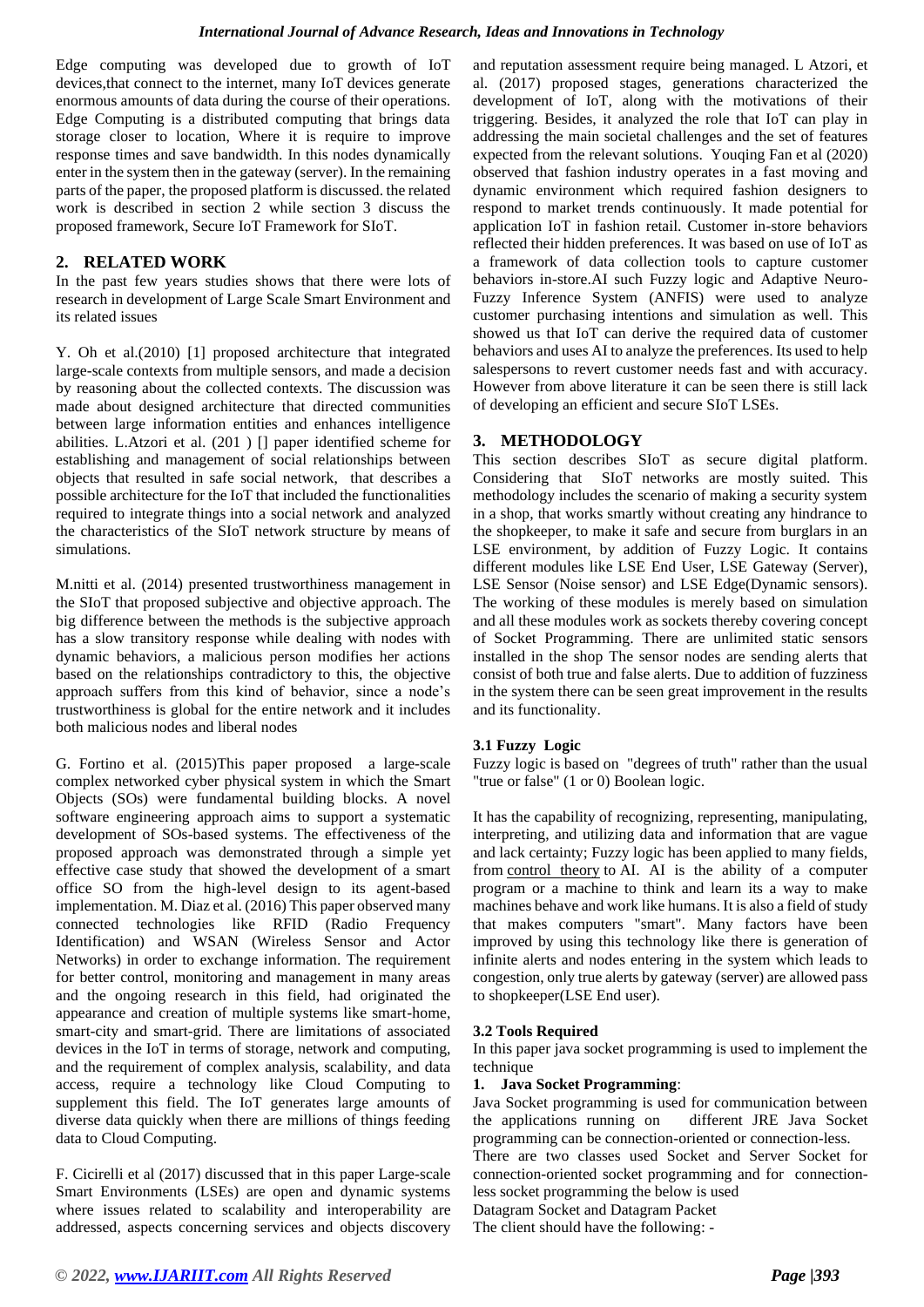IP Address of Server Port Number

#### **2. Core Java** :

Java has a runtime environment (JRE) and API called a platform. Java is a **programming language** and a **platform**. Its robust, object-oriented and secure programming language. Database Connectivity - **DBC (Java Database Connectivity)** JDBC **J**ava **D**ata**b**ase **C**onnectivity is a standard set of API (**A**pplication **P**rogramming **I**nterface)

It interacts with different database from Java application.

#### **DBC Core Components are:**

- Driver Manager
- Driver
- **Connection**
- Statement and Result Set

#### **3.3 Implementation**

Listed Below are the steps of proposed algorithm:

1. Start the gateway where the signal latency to be checked using a threshold value. Sense the signals from the sensors and send alerts to end users.

2. Start the end users who will receive alerts from gateway.

3. Start the node sensor that detects various sound noise levels from the environment.

4. Start the dynamic sensors using edge Computing.

5. All sensors send signals to gateway that includes both category of static and dynamic Sensors.

6. Gateway reads the different noise value and calculates the latency as per the following

Equation. :

$$
Lcur = (Tcur - Tpre) - Lprev,
$$

Where  $Lcur = Current$  Latency in ms  $Tcur = Current$  Timestamp in ms Tpre = Previous Timestamp in ms Lpre = Previous Latency in ms.

7. Calculate the threshold value for the alert detection using the following equation at Fuzzy Gateway :

$$
TWF = (Tat / (Tat + Taf)) * 100 ,
$$

Where  $TWF = Trust$  Worthiness Factor, Tat = Total True Alerts, Taf = Total False Alerts,  $TV = (Lcur * Lprev)$  / TWF, Where  $Tv = Threshold Value Lcur = Current Latency in$ ms Lpre = Previous Latency in ms.

8. Analysis is done by gateway whether the latency calculated is greater than the calculated fuzzy threshold value.

9. If detected latency is greater than the given fuzzy threshold value then gateway sends the alert to the end user otherwise the counter update will be done for false alerts whose latency value is less than the given fuzzy threshold value.

 $At = At + 1$  (if the signal fuzzy threshold value is greater)

where At is True Alert,  $Af = Af + 1$  (if the signal fuzzy threshold value is lesser) where Af is False Alert.

10. End user receives the alert from the gateway and total alerts stored in the backend.

#### **4. RESULT ANALYSIS**

#### **4.1 Simulation:**

Simulation is used which makes the use of static and dynamic sensors that work exactly as real time sensors thereby reducing the cost and manpower for establishing them.

#### **4.2 Parameters**

The proposed approach is compared on the basis of parameters as, Latency, No of nodes detections and Trustworthiness factor. **1. Latency**

Latency generally means measure of delay in any two alerts. The delay it takes for alerts to go from server to end user. The formula to calculate Latency of the alert:

#### $Lcurrent = (Tcurrent - Tprevious) - Lprevious$

Where Lcurrent is the present latency of the alert given to end user and L previous is the last latency, Tcur – Tprevious is the latency time which indicates current time and previous time. **Figure 1** below shows the Latency in Gateway Crisp is less as the compared to Gateway Fuzzy, while using Fuzzy logic, there is more delay in alerts that increases latency which contributes to less no of fake alerts that makes the Gateway Fuzzy more efficient.



**Figure 1 Comparison of latency parameter on the basis of Gateway Crisp and Gateway Fuzzy**

|                  | Table 1    |            |  |
|------------------|------------|------------|--|
| S                | Gateway    | Gateway    |  |
| No.              | (Crisp) ms | (Fuzzy) ms |  |
| 1.               | 0.413      | 0.619      |  |
| 2.               | 0.315      | 0.655      |  |
| 3.               | 0.215      | 0.425      |  |
| $\overline{4}$ . | 0.112      | 0.825      |  |
| 5.               | 0.153      | 0.932      |  |
| 6.               | 0.233      | 0.523      |  |
| 7.               | 0.352      | 0.723      |  |
| 8.               | 0.328      | 0.625      |  |
| 9.               | 0.252      | 0.452      |  |
| 10.              | 0.211      | 0.401      |  |

#### 2. **No of Nodes Detection**

It means no of nodes being detected over the communication network.

The formula for no of Node Detections :

 $Dn = Sum(Dnt)/count(Dnt) - Sum(Dnf)/count(Dnf)$ 

Where Dn is no of nodes detected, Dnt means detected true nodes and Dnf means false nodes.

**Figure 2** shows Nodes Detection in Gateway Crisp is less as the compared to Gateway Fuzzy, while using Fuzzy logic ,there are more nodes detected for false alerts which means higher communication efficiency on Fuzzy Gateway, If there is less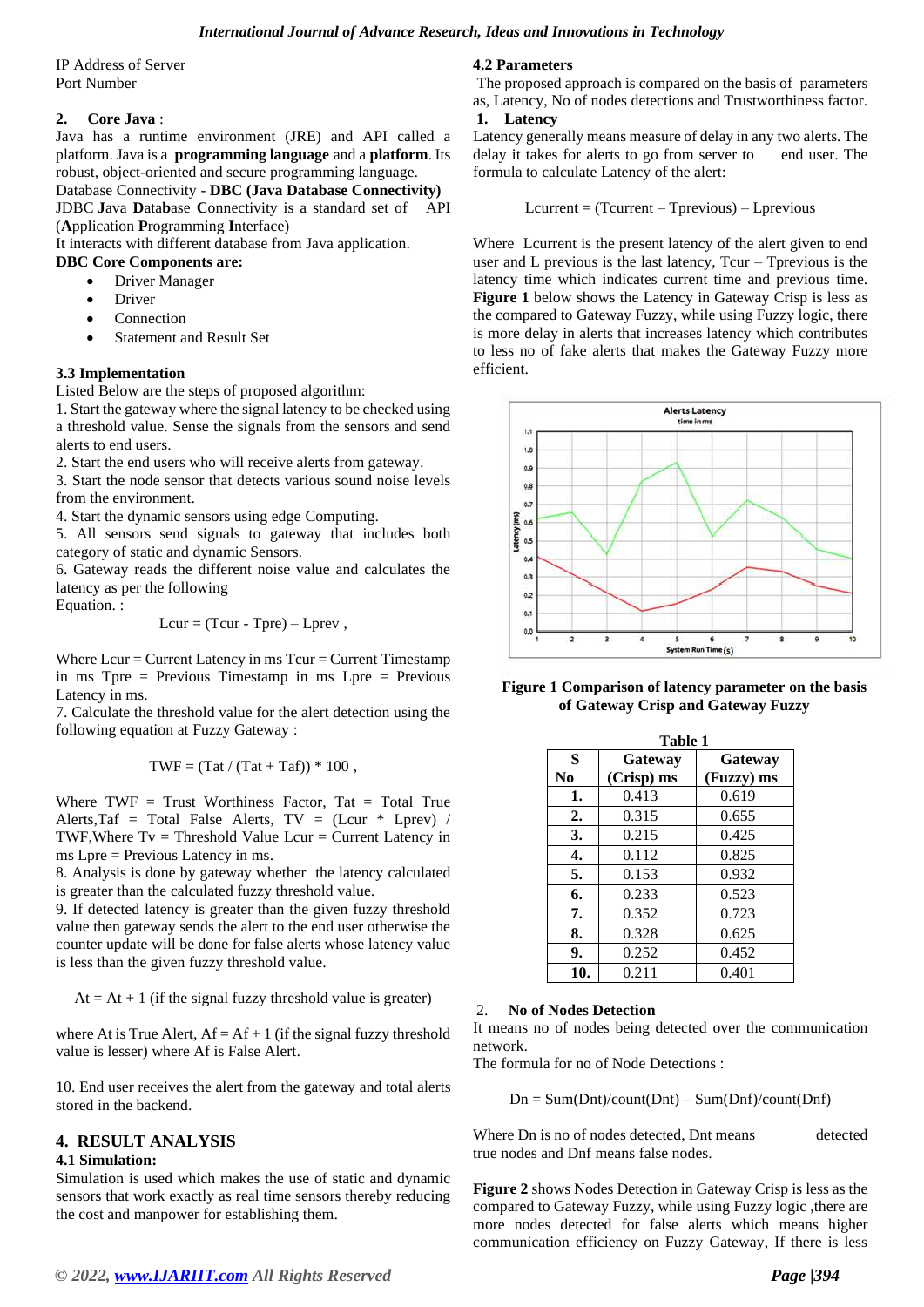detection that generally indicates gateway not capable of detecting true alerts that less efficiency.



**Figure 2 Comparison of No of Nodes Detection parameter on the basis of Gateway Crisp and Gateway Fuzzy**

| Table 2             |                    |                    |  |
|---------------------|--------------------|--------------------|--|
| S<br>N <sub>0</sub> | Gateway<br>(Crisp) | Gateway<br>(Fuzzy) |  |
| 1.                  | 17                 | 22                 |  |
| 2.                  | 16                 | 24                 |  |
| 3.                  | 16                 | 27                 |  |
| 4.                  | 12                 | 24                 |  |
| 5.                  | 11                 | 22                 |  |
| 6.                  | 10                 | 22                 |  |
| 7.                  | 12                 | 26                 |  |
| 8.                  | 10                 | 28                 |  |
| 9.                  | 10                 | 29                 |  |
| 10.                 | 9                  | 25                 |  |

#### **3. Trustworthiness Factor**

The alerts entering in the system are true or false, trustworthiness factor is calculated by true alerts and false alerts . The formula is below:

$$
TWF = (Tat / (Tat + Taf)) * 100
$$

where Tat is total true alerts and Taf is total false alerts, by using fuzzy logic the TWF increases thereby work is faster.

**Figure3** shows that Trustworthiness Factor in Gateway Crisp is less as the compared to Gateway Fuzzy, while using Fuzzy logic, the TWF increases.



**Figure 3 Comparison of Trustworthiness Factor parameter on the basis of Gateway Crisp and Gateway Fuzzy**

| Table 3 |                    |                    |  |  |
|---------|--------------------|--------------------|--|--|
| S No    | Gateway<br>(Crisp) | Gateway<br>(Fuzzy) |  |  |
| 1.      | 0.2                | 0.7                |  |  |
| 2.      | 0.4                | 0.6                |  |  |
| 3.      | 0.4                | 0.5                |  |  |
| 4.      | 0.5                | 0.8                |  |  |
| 5.      | 0.3                | 0.5                |  |  |
| 6.      | 0.2                | 0.5                |  |  |
| 7.      | 0.4                | 0.6                |  |  |
| 8.      | 0.6                | 0.7                |  |  |
| 9.      | 0.4                | 0.5                |  |  |
| 10.     | 0.4                | 0.5                |  |  |

#### **5. CONCLUSION AND SCOPE**

This approach allows removing any malicious device in a network. It can be see there is significant improvement by using fuzzy logic in the results. By using fuzzification the results are better and enhanced as there is analysis of alerts(sound) that is coming from a particular sensor thereby increasing the reliability and removing congestion. This paper proposed to resolve the security and reduction of malicious nodes. The improved results shows that Latency is increased by 25.84% to 61.8%,also No of Nodes Detection also varies from 12% to 24% And TWF shows significant increase from 39% to 58%.Future aspects can be using security algorithms for detecting false nodes who generate false alerts along with trustworthiness factor. There can be addition of public and private key mechanism where a node can be detected with its passed public key to Gateway (Server) and authenticate it with private key.

#### **6. REFERENCES**

- [1] Y.Oh, J.Hanetal."context management architecture for large-scale smart environments,"*IEEE* IEEE Communications*Mag.*, vol. 48, no. 3,pp. 118–126, mar. 2010.
- [2] F. Cicirelli*et al.*, "An edge-based approach to develop large-scale smart environments by Leveraging SIOT," in *Proc. 14th IEEE Int. Conf. Network Sens. Control (ICNSC)*, Calabria, Italy, May 2017, pp. 738–743.
- [3] B. Rubio et al., "state-of-the-art, challenges, and open issues in the integration of internet of things and cloud computing," *j .network Computer Appl.*, vol. 67, pp. 99- 117, may 2016.
- [4] N. R. Jennings, "on agent-based software engineering," *artificial Intelligence,* vol. 117, no.2, pp. 277–296, 2000.
- [5] A. Vinci, "an edge-based platform for dynamic smart city applications," *future generation Computer Syst.*, vol. 76, pp. 106–118, Nov. 2017.
- [6] M. Zorzi et al."Understanding the internet of things: definition, potentials, and societal role of a fast evolving Paradigm," *Ad Hoc Network.*, vol. 56, pp. 122–140, mar. 2017.
- [7] S. Das, *smart environments: technology, protocols, and Applications*. Hoboken, NJ, USA: Wiley, 2004.
- [8] F. Cicirelli*et al.*, "on the design of smart homes: a framework for activity recognition in home environment," *J. Med. Syst.*, vol. 40, no. 9,P. 200, 2016.
- [9] A. Zanella, et al. "IoT for smart cities," *IEEE Internet Things J.*, vol. 1, no. 1,pp. 22–32, Feb. 2014.
- [10] Z. Khan, et al "Towards cloud based big data analytics for smart future cities," *J. Cloud Comput.*, vol 4, no. 1,p. 2, 2015.
- [11] Y. Sun, et al. "Internet of Things and big data analytics for smart and connected communities," *IEEE Access*, vol. 4, pp.766–773, 2016.